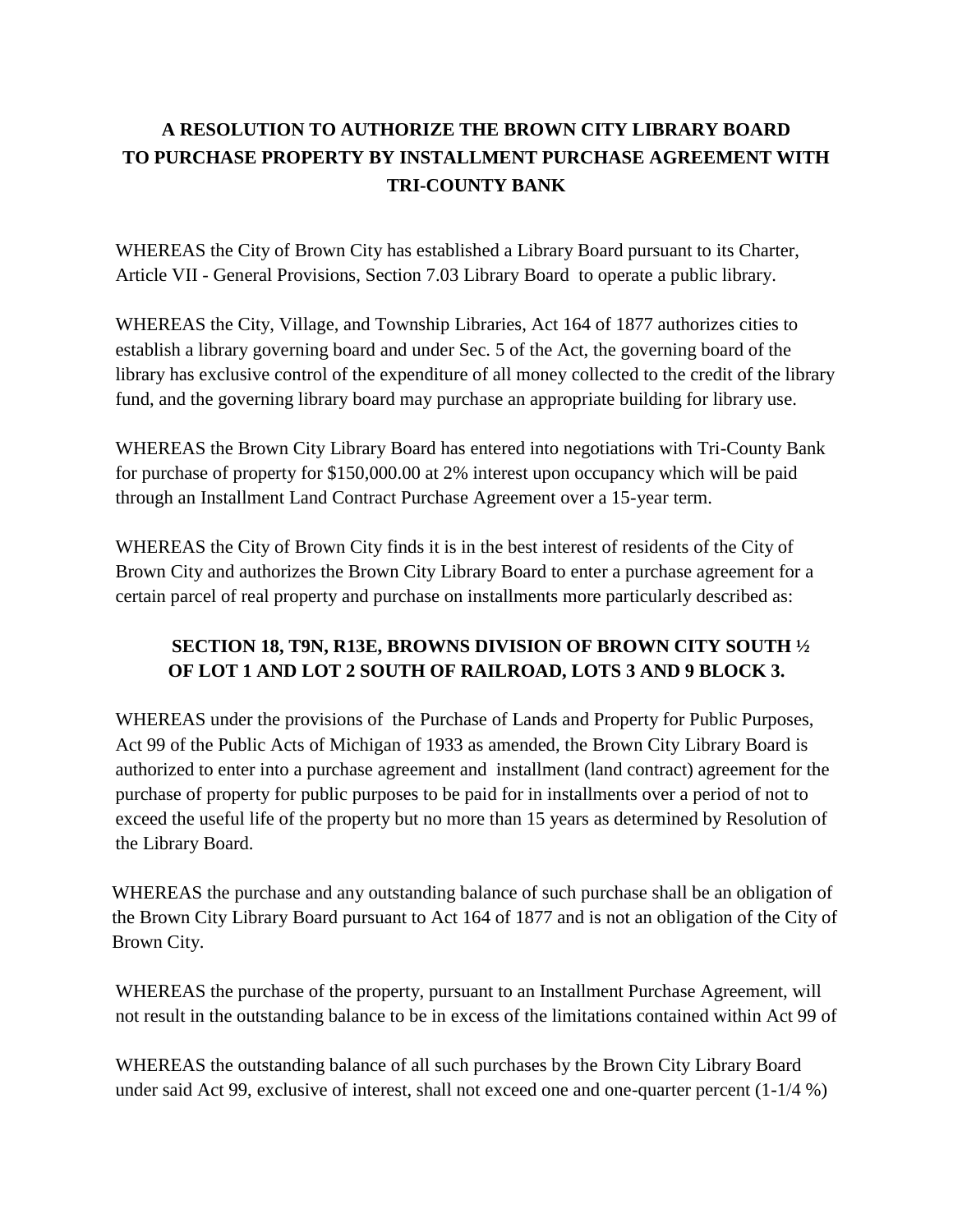of the taxable value of the real and personal property of the City at the date of such contract or agreement of purchase; and,

WHEREAS, funds have been pledged by the Library Board for such acquisition of 4222 Main Street in installment payments over a fifteen-year period, together with interest at 2.0% per annum on the unpaid balance; and,

WHEREAS, the City Council has reviewed a proposed Purchase Agreement and Installment (Land Contract) Purchase Agreement with Tri-County Bank for the acquisition of the property for a Library Building which appears reasonable and proper to accomplish such installment purchase;

## NOW, THEREFORE BE IT RESOLVED BY THE CITY COUNCIL FOR THE CITY OF BROWN CITY:

The Brown City Library Board is authorized to enter the proposed Purchase Agreement attached hereto with Tri-County Bank pursuant to the Purchase of Lands and Property for Public Purposes, Act 99 of the Public Acts of Michigan of 1933.

2. The useful life of the Library Building is hereby determined to be at least 15 years.

3. The Library Board is hereby authorized to execute any additional documents as shall be necessary to effectuate the closing of the Purchase Agreement and Installment Purchase (Land Contract) Agreement.

4. The Library Board hereby agrees to include in its budget for each year during the period of the within Installment Purchase Agreement a sum sufficient to pay the principal and interest coming due under said Installment Purchase Agreement before the beginning of each fiscal year pertinent to such installment payments. In addition, the Library Board hereby pledges its limited full faith and credit for the payment of the installments due under such Installment Purchase Agreement.

5. The Library Board shall designate its obligations under the Agreement as 'qualified tax exempt obligations" for purposes of the deduction of interest due under said Installment Purchase Agreement from income tax liability pursuant to Section 265(b)(3) of the Internal Revenue Code of 1986, as amended.

6. The acquisition of the aforesaid Library Building and the approval of the Installment Purchase Agreement therefore are hereby found and declared to be for a valid public purpose